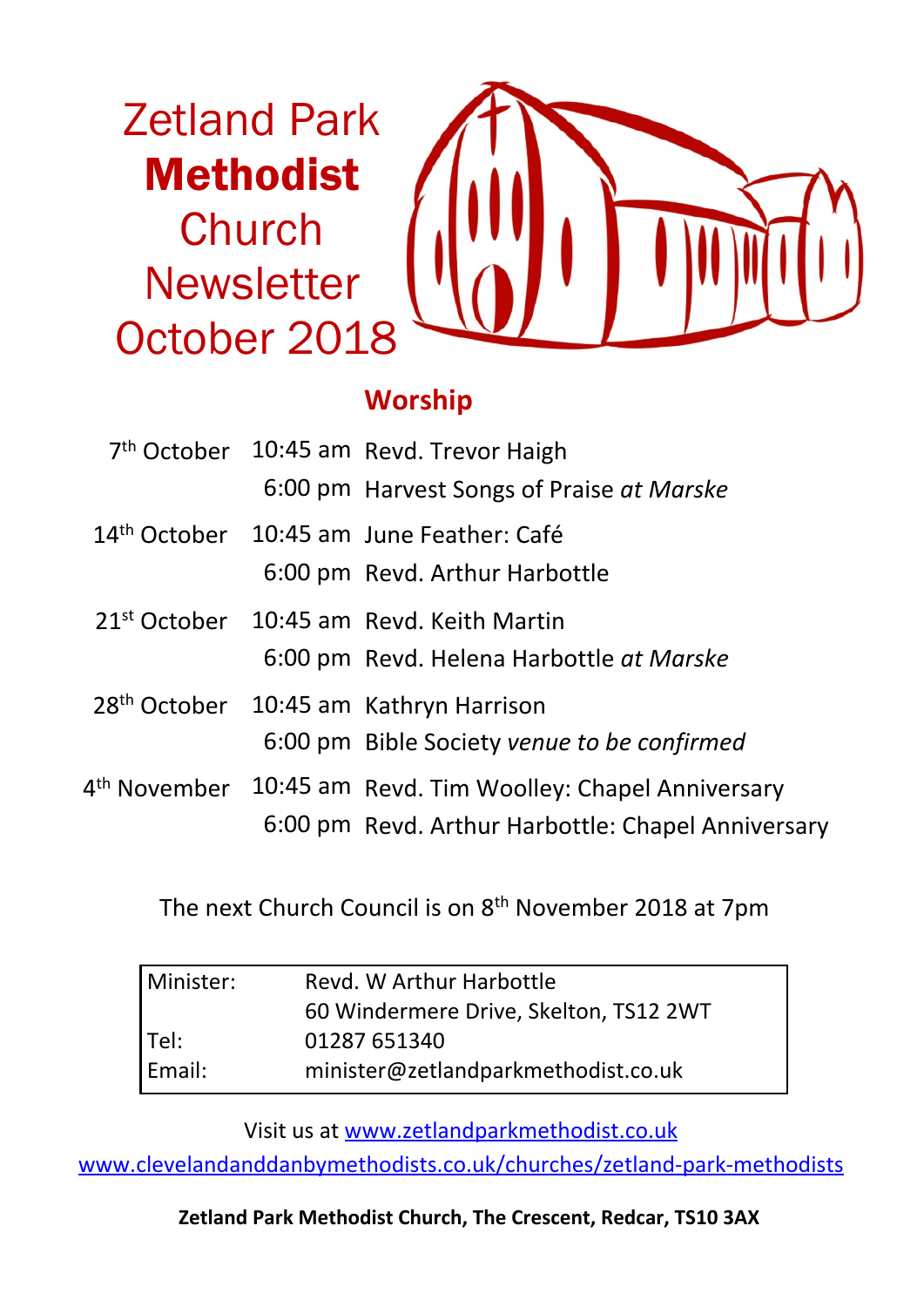Thank you to everyone who has supported The Smiles Foundation. The coffee morning raised £283.16 and the Friends of Redcar Cemetery raised about £300. It was a very successful and busy morning.

The jar in the foyer for "loose change" raised £11.23 over the past year. Not as much as usual but as they say "ever little helps".

Please continue to add to the jar and don't forget I still collect books, DVDs and CDs. The yellow box is in the foyer.

Thank you once again,Jenny



Redcar Beacons is a project of Footprints in the Community. Volunteers provide a caring presence on Redcar High Street during the hours of 10pm and



3am on a Friday and/or Saturday night. They offer help and support and often a listening ear to those people out enjoying themselves.

They are currently recruiting new volunteers – if you would like to help, please contact our Volunteer Co-ordinator, Rachel, on 01642 484842 or email volunteer@footprintsinthecommunity.co.uk for more information.

We urgently need someone with good person and administrative skills to manage the Redcar Beacons Project. This entails supporting the volunteers, promoting the service, giving reports and having an overview of the general day to day running of the project. If you feel you have the skills to manage the project, please contact Ruth Fox on 01642 484842 or email ruth@footprintsinthecommunity.co.uk (this is currently a voluntary position).

Redcar Beacons is part of the Christian Nightlife Initiative.

**Circuit Prayer Meetings**

Saltburn Saturday 3rd November, 8.30am - 10am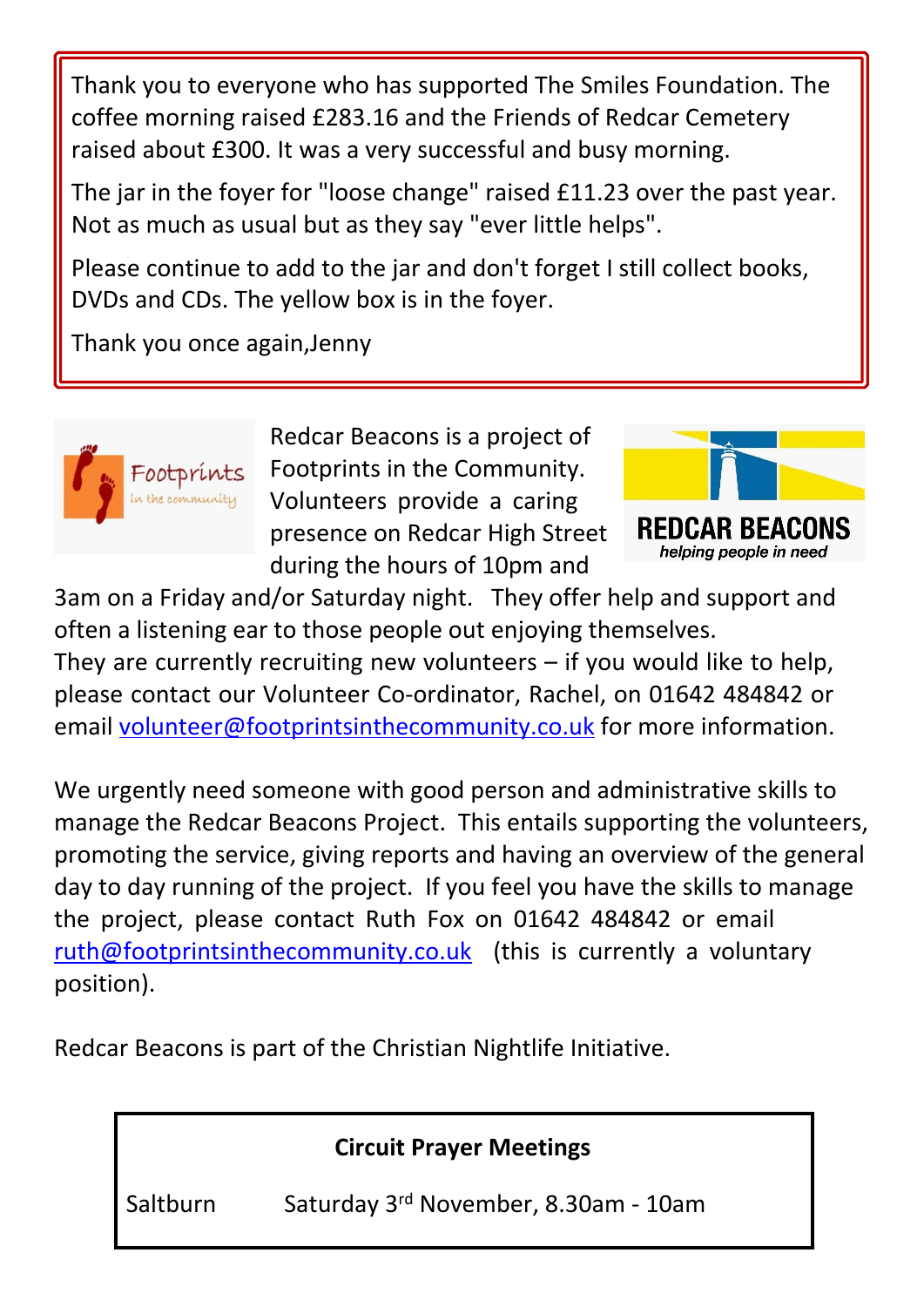#### **Sectional Bible Study**

# **A study of the letter to the Ephesians**

18th October 1st & 15th November 6th December

all at 7-30 pm

Check with the Stewards for the latest schedule and venue information

*Open to all, everyone welcome*

**Power Praise** is an hour of worship in mainly contemporary song in a cafe style setting, held on the 2nd Tuesday of each month.

Starting at 7.00pm at Marske Methodist Church. Tuesdays

9<sup>th</sup> October

13th November

Drinks will be served before we start. All are welcome.

**Sectional Bible Study**

### **The letter of James**

Study following the Methodist Churches Bible Month material

Thursday 25th October

Thursday 22nd November

7-15 pm At Newcomen Methodist Church

*Open to all, everyone welcome*